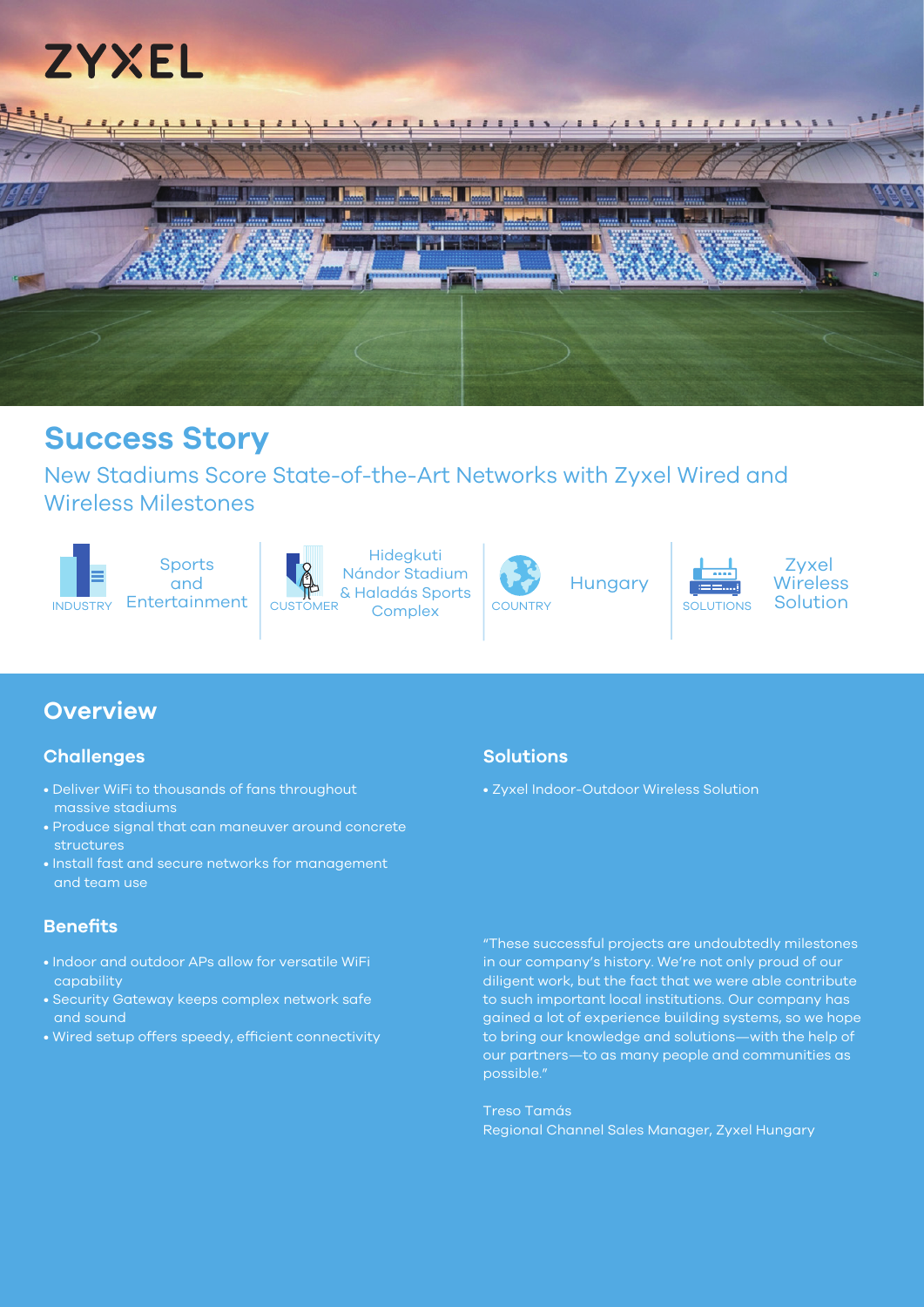# **ZYXEL**

## **Background**

The Hungarian government and Budapest-based MTK football club initiated work on the second Hidegkuti Nándor Stadium in the autumn of 2015. The original stadium, named after the famous Hungarian footballer, had been in use for nearly 70 years until its demolition. Upon completion, the 5,000-plus seat complex was able to host not only football games; it served as home to

## **Challenges**

Setting up a network for a mammoth complex such as a stadium is more than just a challenge—it's a treacherous undertaking requiring vision, planning, and precise execution. To meet the diverse network demands of spectators, athletes, coaches, and management, Zyxel would need to deliver strong and sustainable wireless solutions to the multi-story, reinforced concrete structures of both stadiums.

## **Solutions and Benefits**

Both network installations began with the setup of the **ZyWALL USG1900 Unified Security Gateway**, part of Zyxel's next-generation extreme series of USGs, featuring full UTM services on-board. Providing numerous safeguards against external network threats—anti-spam, anti-virus, and state-of-the-art content filtering technologies, to name just a few—the ZyWALL USG also delivers VPN and hotspot capability.

The technical teams then set up the switch infrastructure, deploying units from the XGS3700 and XGS2210 Series. The **XGS3700-48 Gigabit L2+ Managed PoE Switch with 10G Uplink** offers all the power and flexibility required for complex network setups. Allowing for physical stacking of up to 8 units and providing 384 Gigabit ports, the potent switch is the epitome of simplicity, scalability, and flexibility. **The XGS2210 28/48-port Gigabit L2 Switch with 10GbE Uplink** gives devices Gigabit connectivity and a wide range of protective features to ensure the network is running efficiently and securely.

entertainment ranging from wrestling matches to chess tournaments. At the same time, in the city of Szombathely, the Haladás Sports Complex was in the works. With a capacity of nearly 10,000 spectators, the stadium would also serve a multipurpose role. The Haladás finished construction in 2017, featuring its first official match in November of that year.



Two different access points were stationed at the network's edge: the **NWA5123-AC 802.11ac Dual-Radio Unified AP and WAC6553D-E 802.11ac Dual Radio External Antenna 3x3 Outdoor AP**. The NWA5123-AC, with its convenient design and fast data rates, is perfect for typical interior connectivity. The WAC6553D-E, on the other hand, is built to withstand the wrath of the outdoors. The switch, which features a smart external antenna for 1.75Gbps combined data rates, delivers premium performance with enterprise-grade security.

As a result of Zyxel's commitment to powerful, reliable, and cost-effective solutions to network problems, the Hidegkuti Nándor Stadium and Haladás Sports Complex were both given high-tech upgrades to meet 21st-century needs. Fans, athletes, and stadium employees were able to enjoy all the benefits of a truly world-class wired and wireless network.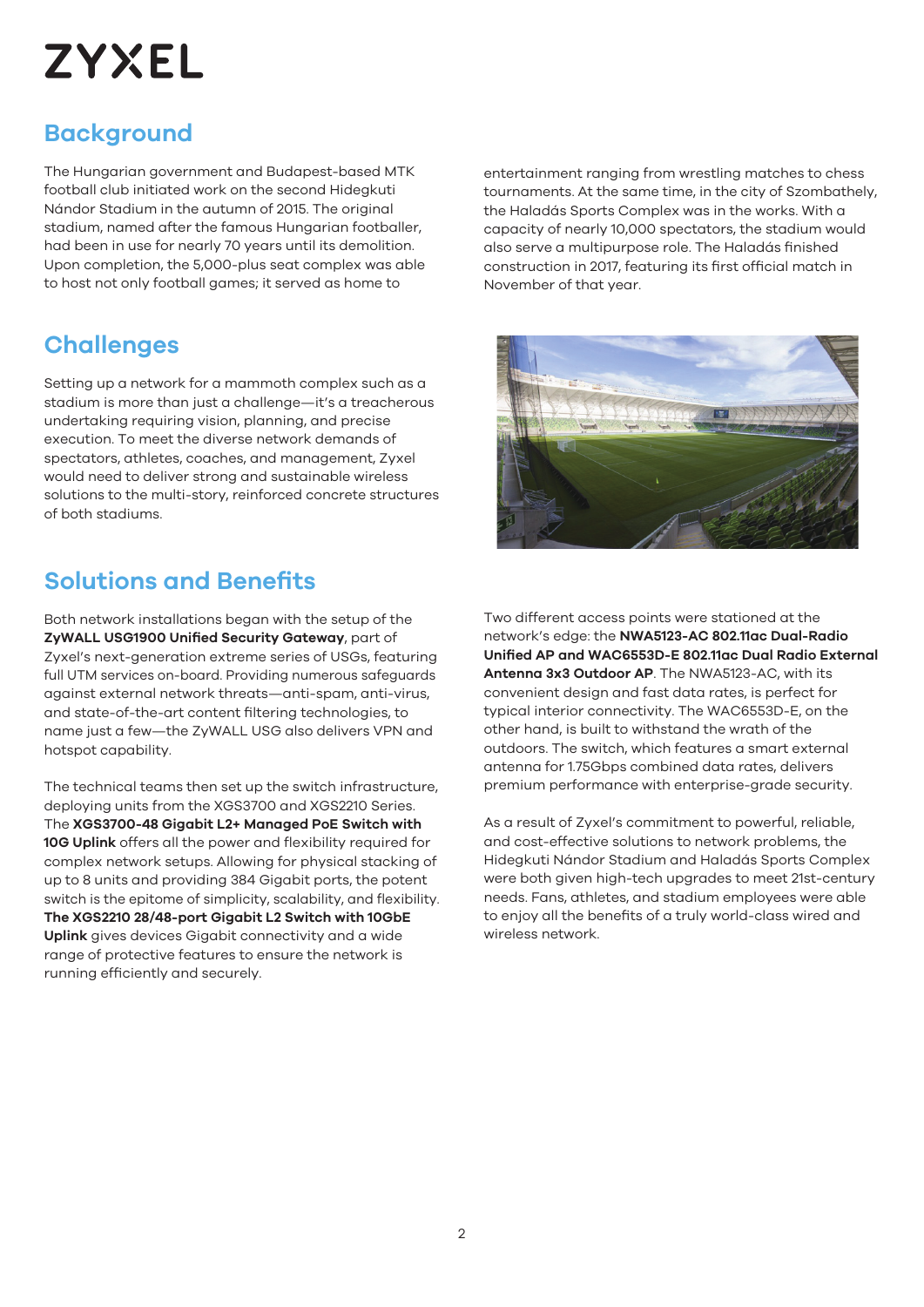

## **Solutions**

### **ZyWALL USG1900 • Unified Security Gateway**



- UTM Firewall for medium- and large-sized businesses and campuses
- Anti-malware protection with Anti-Virus, Anti-Spam, Content Filtering 2.0, IDP, Application Patrol, and SSL inspection
- Robust SSL, IPSec, and L2TP over IPSec VPN connectivity as well as VPN High Availability
- Unified security policy
- Device HA Pro ensures smart handover
- Hotspot management supported
- Facebook WiFi for intelligent social media authentication

## **XGS3700-48HP • 48-port Gigabit L2+ Managed PoE Switch with 10G Uplink**



- Physical stacking up to 8 units and 384 Gigabit ports
- Four 10GbE SFP+ uplink flexibility
- Internal and hot-swappable power supply design
- PoE model supports IEEE 802.3at with high PoE power budget up to 1000W

#### **XGS2210 Series • 28/48-port Gigabit L2 Switch with 10GbE Uplink**



- Gigabit connectivity plus four SFP+ ports for handling high-bandwidth networks with ease
- Physical stacking of up to two units through two standard 10G SFP+ ports
- VLAN static routing for agile, reliable network operations
- Supports sFlow, which analyzes client behavior to discover sources of bandwidth abuse
- Enhanced network protection with IP source guard, DHCP snooping, ARP inspection, and CPU protection